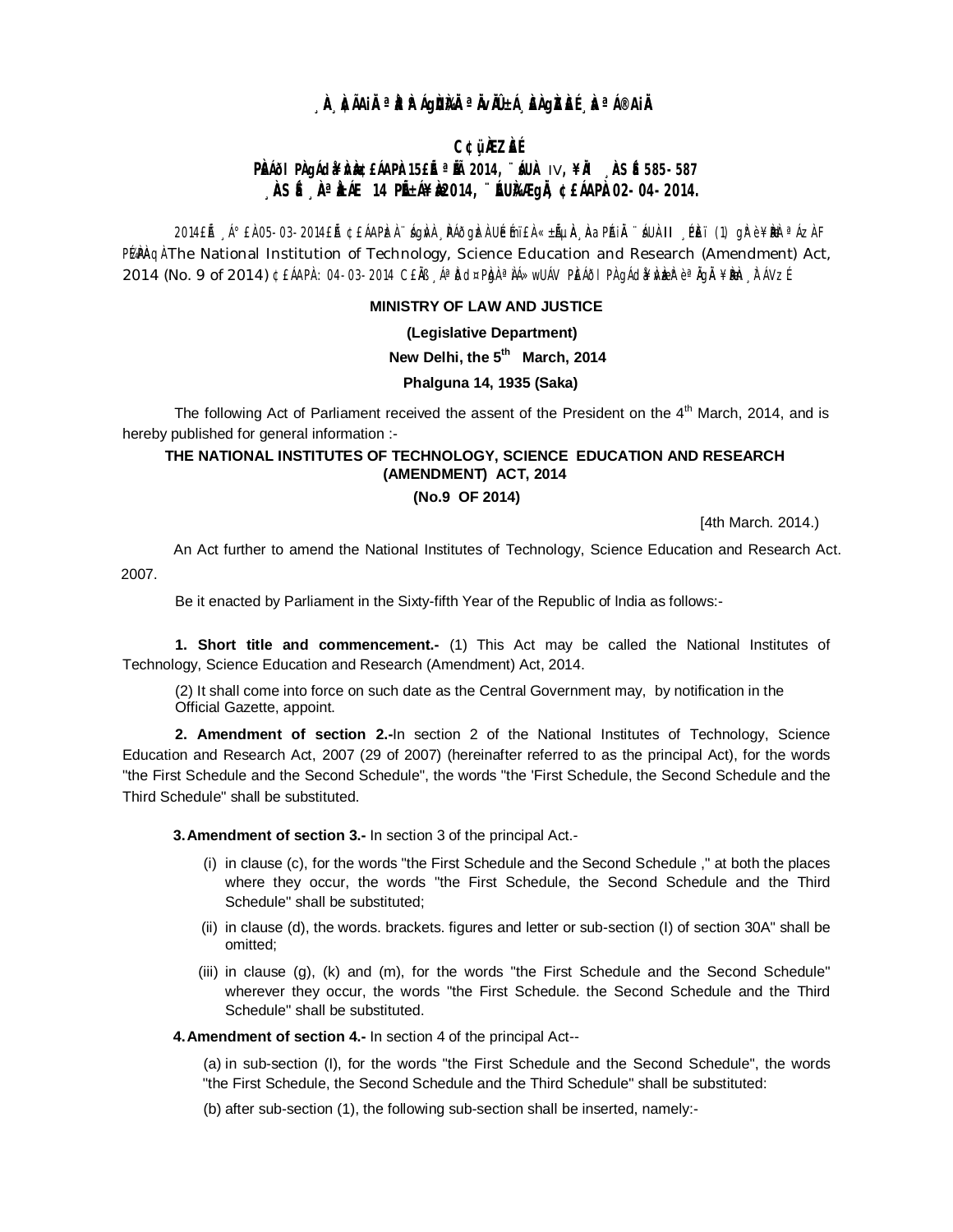"(1A) The Bengal Engineering and Science University. Shibpur shall be deemed to have been incorporated under this Act, and on such incorporation, be called the Indian Institute of Engineering Science and Technology, Shibpur.".

**5. Insertion of new section 5A.-** After section 5 of the principal Act. the following section hall be inserted. namely.-

**"5A. Effect of incorporation of Bengal Engineering and Science University Shibpur.-** On and from the commencement of the National Institutes of Technology, Science Education and Research (Amendment) Act. 2014-

- (a) any reference to the Bengal Engineering and Science University, Shibpur in any Jaw, contract or other instrument shall be deemed as a reference to the Indian Institute of Engineering Science and Technology, Shibpur;
- (b) all property, movable and immovable, of belonging to the Bengal Engineering and Science University, Shibpur, shall vest in the Indian Institute of Engineering Science and Technology, Shibpur;
- (c) all the rights and liabilities of the Bengal Engineering and Science University, Shibpur shall be the rights and liabilities of the Indian Institute of Engineering Science and Technology, Shibpur;
- (d) every person (including Director, officers and other employees) who is employed in the Bengal Engineering and Science University, Shibpur, immediately before the date of commencement of the National Institutes of Technology, Science Education and Research (Amendment) Act. 2014, shall on and after such commencement. become an employee of the Indian Institute of Engineering Science and Technology, Shibpur and shall hold his office or service by the same tenure, at the same remuneration and upon the same terms and conditions and with the same rights and privileges as to pension, leave gratuity. provident fund and other matters as he would have held the same on the date of the commencement of the National Institutes of Techno!ogy, Science Education and Research (Amendment) Act 2014, as if the said Act had not been brought into force and shall continue, to do so until his employment is terminated or until such tenure, remuneration, terms and conditions are altered by the Statutes or Ordinances:

Provided that the tenure, remuneration, terms and conditions of service of such person shall not be altered to his disadvantage without the previous approval of the Central Government.

Provided further that any reference to the Chancellor and the Vice-Chancellor of the BengaI Engineering and Science University, Shibpur in any law, instrument or other document made before the commencement of the said Act, shall be construed as a reference to the Visitor and the Director, respectively of the Indian Institute of Engineering Science and Technology, Shibpur;

- (e) Vice-Chancellor of the Bengal Engineering and Science University, Shibpur shall be the Director of the Indian Institute of Engineering Science and Technology, Shibpur till such date the Central Government appoints new Director for the Indian Institute of Engineering Science and Technology, Shibpur;
- (f) any examination conducted by the Bengal Engineering and Science University, Shibpur immediately before the commencement of the National Institutes of Technology, Science Education and Research (Amendment) Act, 2014 for admission or award of degrees shall be valid examination and shall be deemed to have been conducted by the Indian Institute of Engineering Science and Technology, Shibpur ".
- **6.Amendment of section 11A.-** In section II A of the principal Act.-
	- (a) in the marginal heading. for the words "Second Schedule", the words "Second Schedule and Third Schedule'' shall be substituted;
	- (b) in the opening portion for the words "the Second Schedule", the words "the Second Schedule and the Third Schedule" shall be substituted.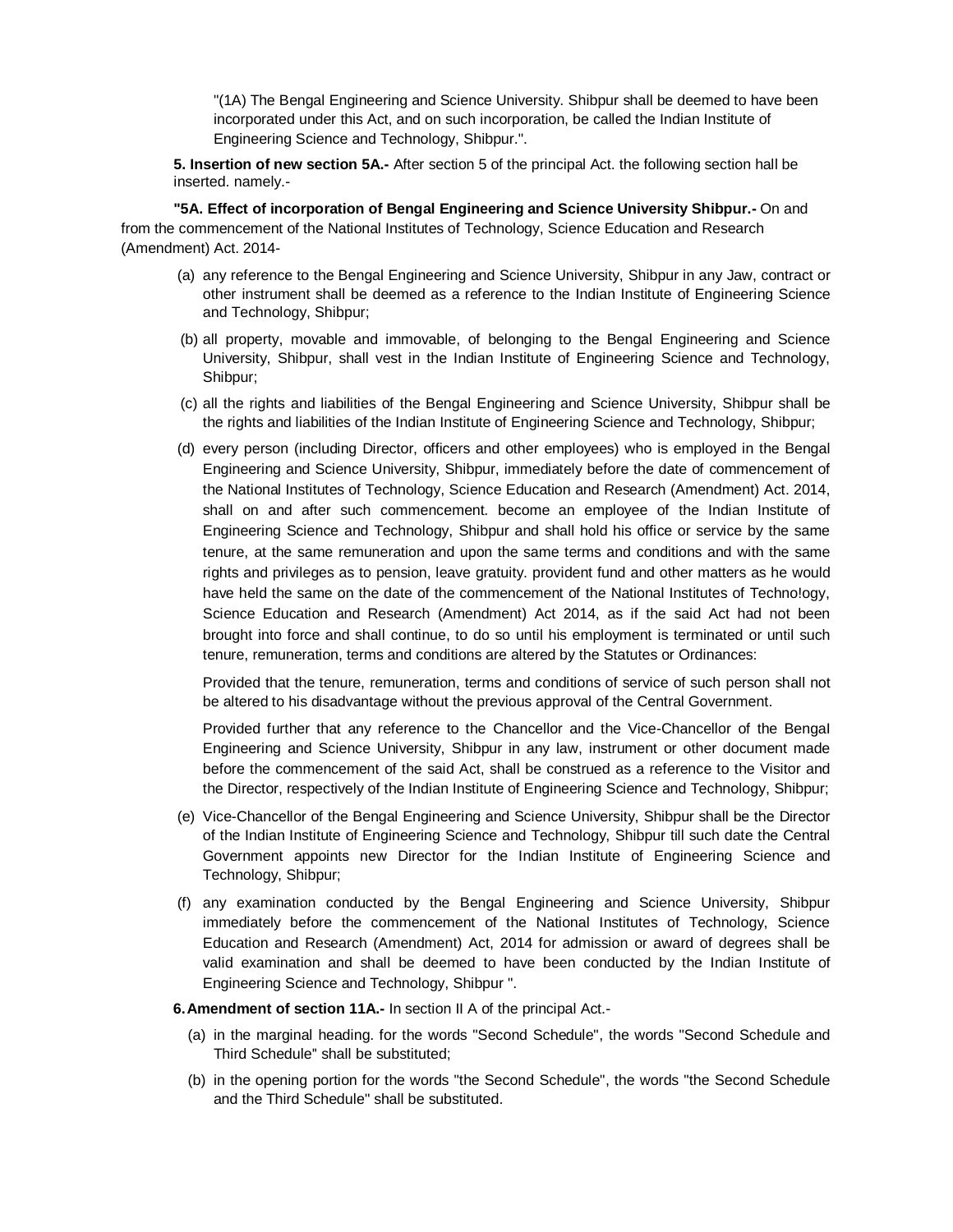**7.Amendment of section 30.-** In section 30 of the principal Act, in sub-section (I), after the words "the First Schedule", the

words "the Second Schedule and the Third Schedule" shall be inserted.

**8.Omission of section 30A.-** Section 30A of the principal Act shall be omitted.

**9. Amendment of section 31.-** In section 31 of the principal Act, in sub-section (2), the words. brackets, letters and figures"and clause (j) of sub-section (2) of section 30A" shall be omitted.

**10. Amendment of section 37.-** In section 37 of the principal Act, after clause (d), the following

clauses shall be inserted,

namely:-

"(e) the court, the Academic Council and the Executive Council of the Bengal Engineering and Science University, Shibpur performing functions as such immediately before the commencement of the National Institutes of Technology, Science Education and Research (Amendment) Act, 2014 shall continue to function until a Board is constituted for the Indian Institute of Engineering Science and Technology, Shibpur under this Act, but on and after the constitution of a Board under this Act, the members of the court, the Academic Council and the Executive Council, shall cease to hold office:

(f)the authorities of the Bengal Engineering and Science University, Shibpur, by whatever names so called, performing functions as such immediately before the commencement of the National Institutes of Technology. Science Education and Research (Amendment) Act, 2014 shall continue to function until a new Authority is appointed or constituted for performing the same functions under the said Act, but on and after such appointment or constitution, the authorities performing the functions under the Bengal Engineering and Science University, Shibpur Act, 2004 or any Statutes or Ordinances made thereunder shall cease to hold office:

(g)every Senate or any other authorities in the names so called constituted in relation to every Institute before the commencement of the National Institutes of Technology, Science Education and Research (Amendment) Act. 2014 shall be deemed to be the Senate constituted under the said Act until a new Senate is constituted under this Act for that institute. but on the constitution of a new Senate under this Act, the members of the Senate holding office before such constitution shall cease to hold office;

(h) until the first Statutes and the Ordinances are made and brought in force under the National Institutes of Technology, Science Education and Research (Amendment) Act, 2014. the Statutes, Ordinances and rules made for the Bengal Engineering and Science University, Shibpur immediately before the commencement of the said Act shall continue to apply to the Indian Institute of Engineering Science and Technology, Shibpur in so far as they are not inconsistent with the provisions of the said Act. ".

**11. Power to remove difficulties.-** ( I) If any difficulty arises in giving effect to the provisions of the National Institutes of Technology, Science Education and Research (Amendment) Act. 2014, the Central Government may by order published in the Official Gazette, make such provisions not inconsistent with the provisions of this Act, as appear to be necessary or expedient for removing the difficulty:

Provided that no such order shall be made after the expiry of two years from the date of commencement of this Act.

- (2) Every order made under this section shall, as soon as may be after it is made, be laid before each House of Parliament.
- **12.Amendment of Schedule.-** After the Second Schedule of the principal Act, the following Schedule shall be inserted,

namely :-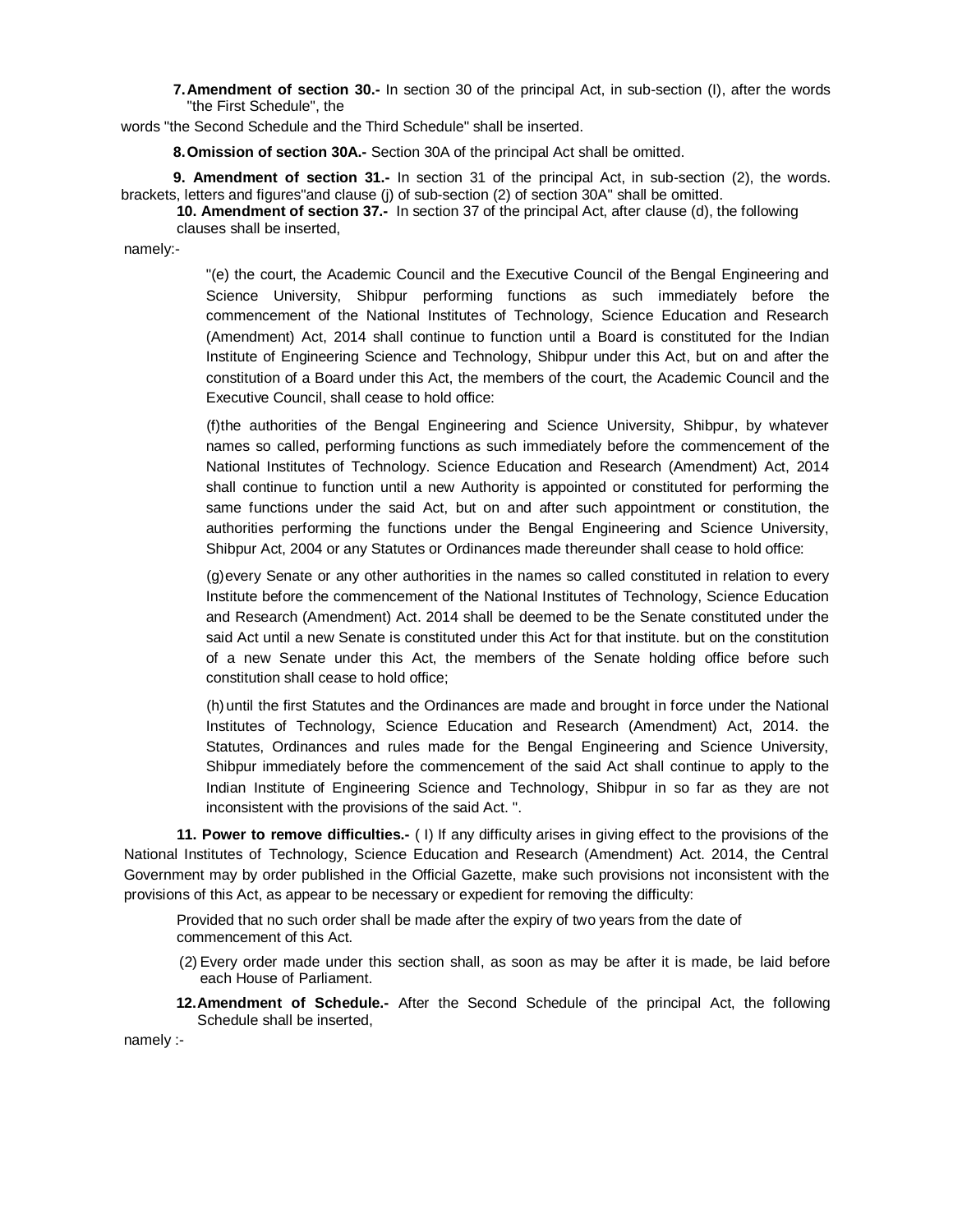## THE THIRD SCHEDULE

#### [See sections 3(g).(k), (m), 4(1) and IIA]

| SL. No.                        | University or<br>Society | Corresponding Institute             |
|--------------------------------|--------------------------|-------------------------------------|
|                                |                          |                                     |
| (1)                            | (2)                      | (3)                                 |
| Bengal Engineering and Science |                          | Indian Institute of Engineering     |
| University,<br>Shibpur.        |                          | Science and Technology, Shibpur, ". |

## LIST OF INDIAN INSTITUTES OF ENGINEERING SCIENCE AND TECHNOLOGY

13. Repeal and savings.- (1) The Bengal Engineering and Science University, Shibpur Act. 2004  $(13$  of 2004) is hereby

repealed.

(2) The provisions of the General Clauses Act, 1897 (10 of 1897) shall apply to the repeal of the said Act as if the Act referred to in sub-section (1) were a Central Act.

(3) Notwithstanding such repeal, anything done or any action taken under the repealed Act. shall be deemed to have been done or taken under the corresponding provisions of that Act, as amended by this Act.

## P.K. MALHOTRA,

Secy. to the Govt. of India PEÁÕI PÀ gÁd¥Á®gÀ DZñÁ£Ă ÁgÀ ª ÄvÄÛ Cª bJÀ  $^{\circ}$ fiffè

**PR-62**  $SC-20$ 

> Dgï.DAf¤, <sub>→</sub> P ÁA IÄPA ¥Á<del>GÆ</del>¥PÁGA ª Ä∨ÄÛ ¥ÈZÞ «Ä∨Ů PÁðgizi G¥PÁA I Iðzi?ð, A ACAIN <sup>a</sup> P P AGNIA <sup>a</sup> NVN ±A E AGIZEL E ASL